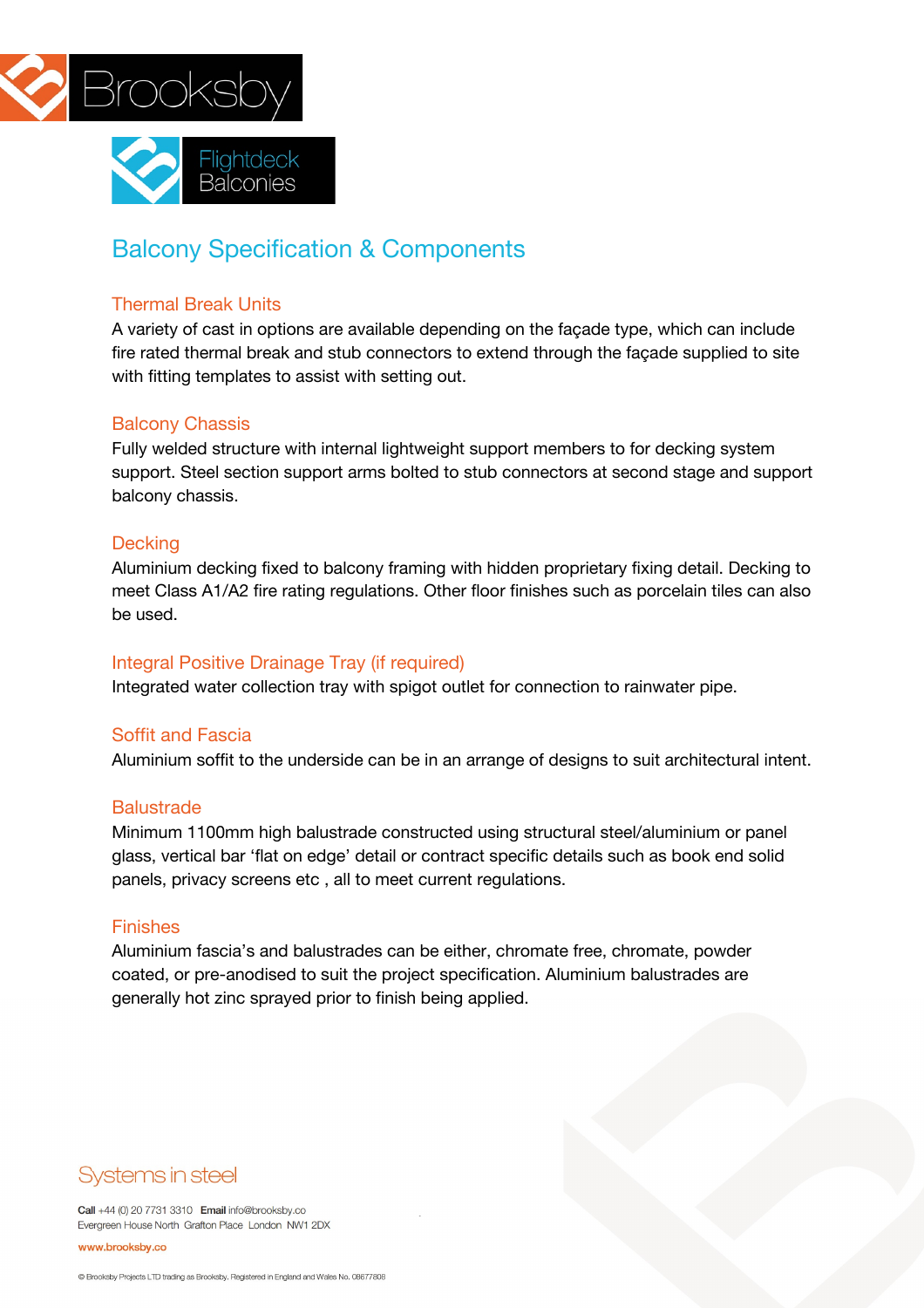



# Slide-On Balcony Benefits

#### Patented Method

The FlightDeck concept uses a patented method of 'sliding' the finished balcony onto arms fixed to the structure.

#### Increased Quality

95% of the complete balcony is built off site.

Flexibility of Programme Sequence Balconies can be installed in any sequence.

#### Reduced crane hook time

At least **60% faster** to install than traditional Bolt-on balconies.

## Superior door threshold levelling and tolerance control

30mm adjustment in all directions.

#### 100% increased safety

Operatives are not required to work under a live load at any point in the install process.

#### Onsite labour reduced by 75%

This is due to our offsite manufacturing process.

### No return visits to install soffits

With increased risk of damage to apartments and surrounding surfaces.

### Fully welded lightweight steel perimeter frame As opposed to mechanically fixed lightweight materials.

93% Recycled Of all steel structures are recycled.

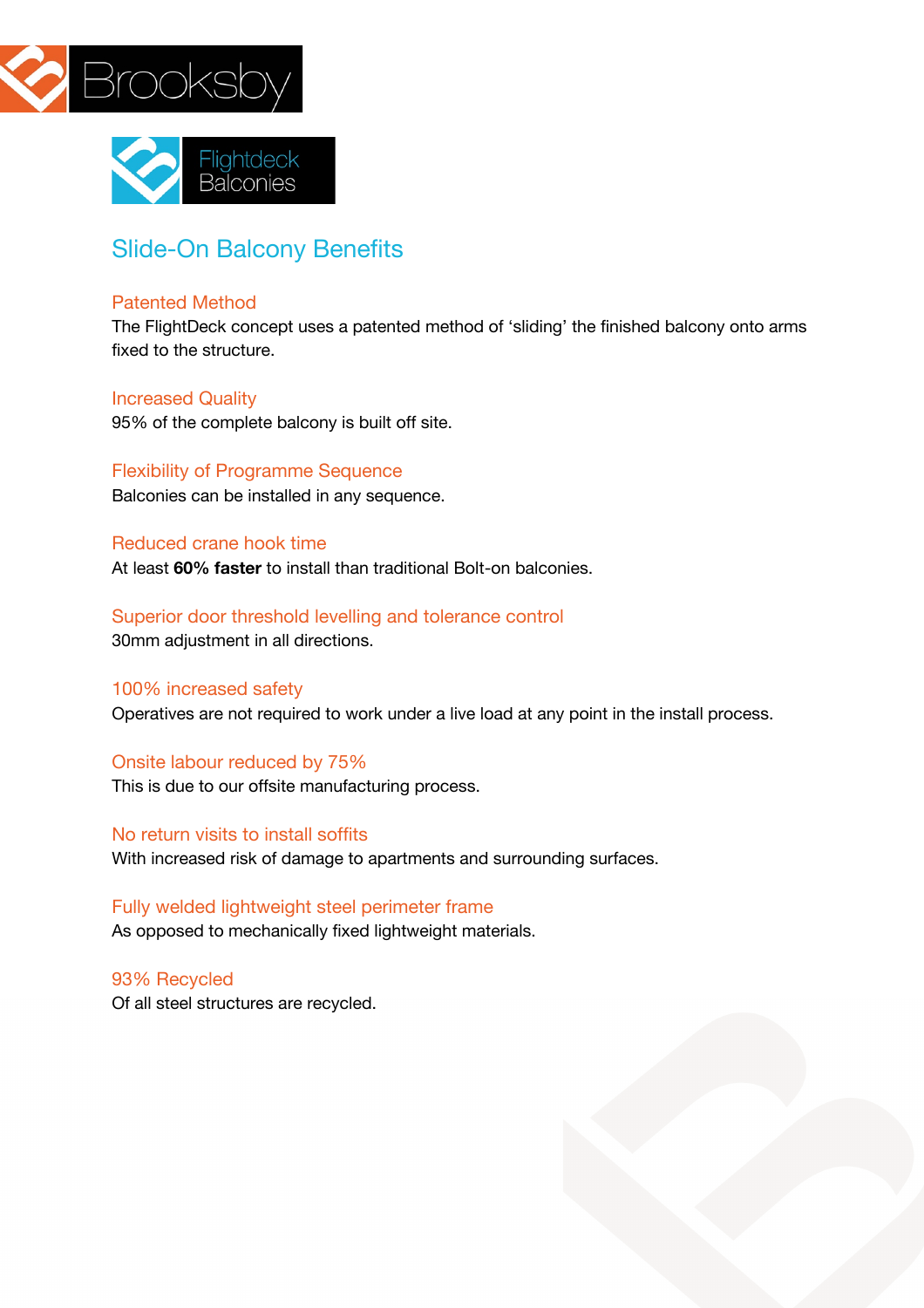



# Balcony Finishing & Details

#### Balcony Finishes

Stub units, cantilever arms and balcony chassis components are hot dip galvanised to EN ISO 1461. This process is carried out under a robust quality management system in accordance with industry standard BS EN ISO 9001:2008.

Aluminium fascia's and balustrades can be either, chromate free, chromate, powder coated, or pre-anodised to suit the project specification.

Aluminium balustrades are generally hot zinc sprayed to BS EN ISO 2063. Then powder undercoat ready for architectural grade polyester powder coat to standard RAL colour or metallic finish.

All powder coat finishes are certified class A1/A2 fire rated.

### Design Parameters

Balcony design is in accordance with the British Standards, notably *BS EN1990:2002 Basis of Structural Design*. Balustrade loadings are project specific and designed to *BS 6180:2011 Barriers in and about buildings*.

#### Design Notes

The FlightDeck® balcony system has significant tolerance built into the patented connections. Minimum depth of fascia is 280mm and maximum is 750mm.